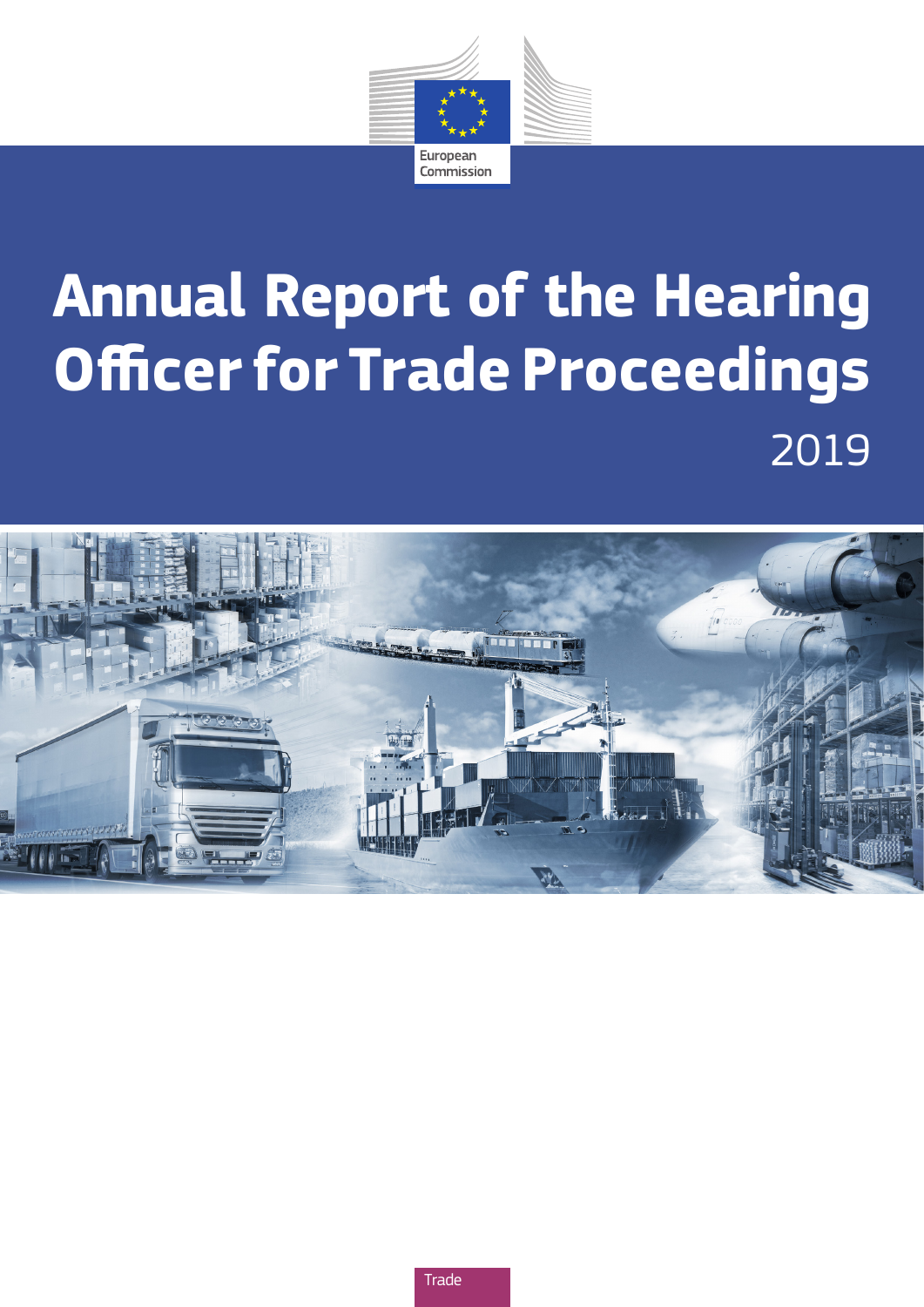Selection of publications completed in February 2020 – Manuscript completed in April 2020 Neither the European Commission nor any person acting on behalf of the Commission is responsible for the use that might be made of the information included in this publication.

Luxembourg: Publications Office of the European Union, 2020

© European Union, 2020 Reuse is authorised provided the source is acknowledged. The reuse policy of European Commission documents is regulated by Decision 2011/833/EU (OJ L 330, 14.12.2011, p. 39).

**PDF** ISBN 978-92-76-27728-6 doi: 10.2781/055133 NG-01-20-769-EN-N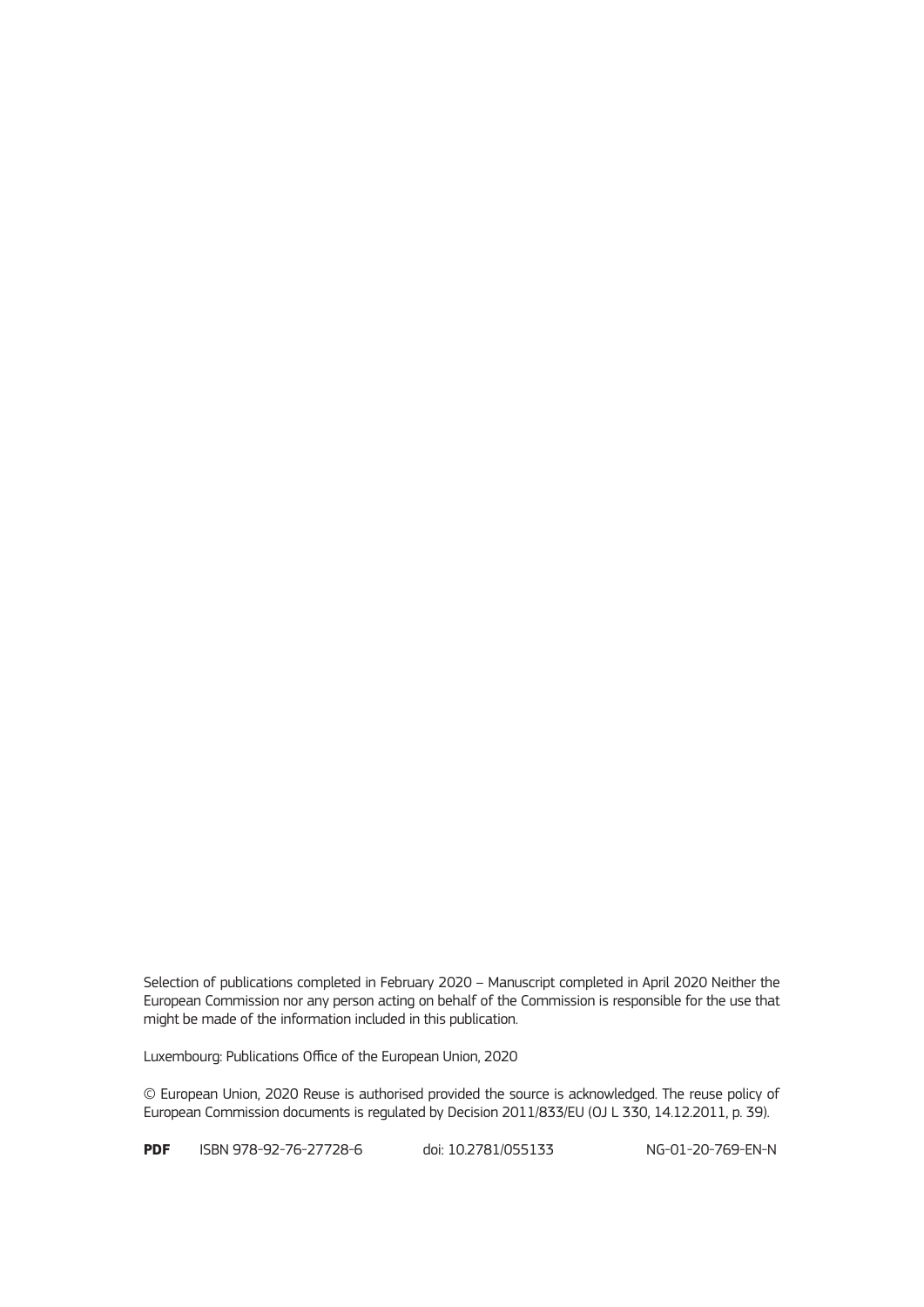## **Annual Report of the Hearing Officer for Trade Proceedings** 2019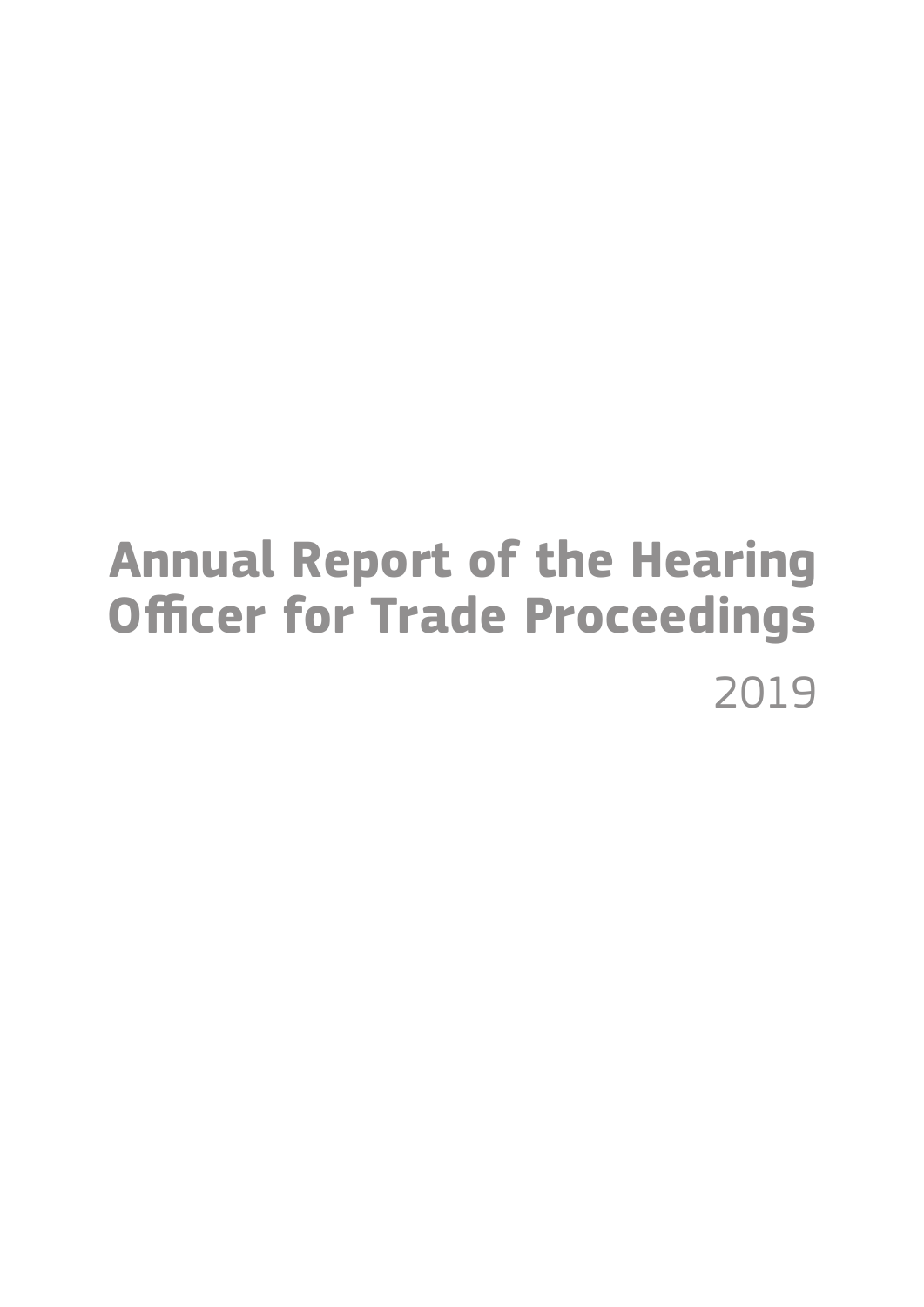## **CONTENTS**

| Solar Panels - UT - Sunowe -Solar panel undertaking ('UT'): invalidation of UT invoices for one exporting |  |
|-----------------------------------------------------------------------------------------------------------|--|
|                                                                                                           |  |
| AS 650 - Anti-Subsidy proceeding concerning imports of Biodiesel originating in Indonesia - 1 hearing and |  |
|                                                                                                           |  |
|                                                                                                           |  |
|                                                                                                           |  |
|                                                                                                           |  |
|                                                                                                           |  |
|                                                                                                           |  |
|                                                                                                           |  |
|                                                                                                           |  |
|                                                                                                           |  |
|                                                                                                           |  |
|                                                                                                           |  |
|                                                                                                           |  |
|                                                                                                           |  |
|                                                                                                           |  |
|                                                                                                           |  |
|                                                                                                           |  |
|                                                                                                           |  |
|                                                                                                           |  |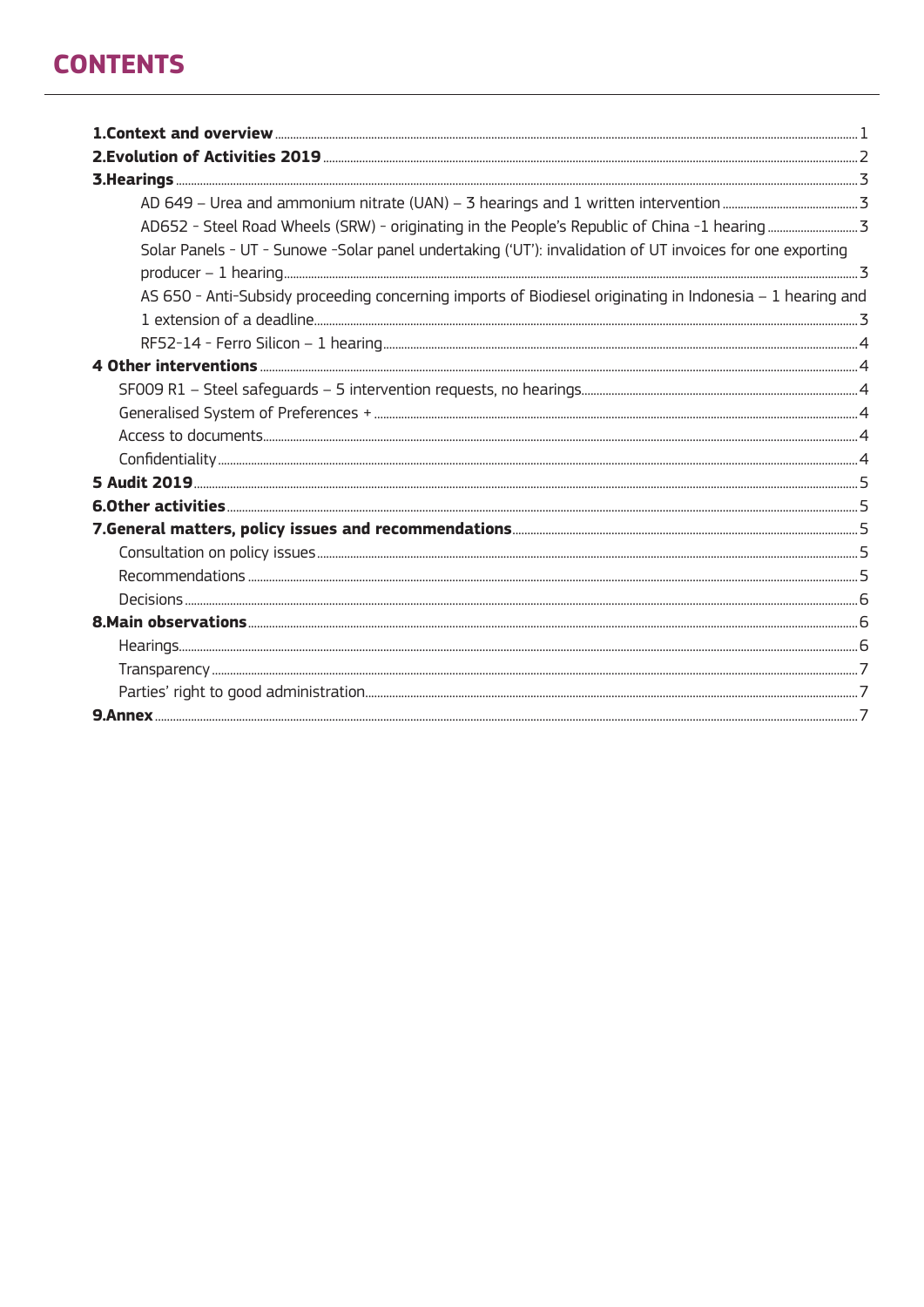## **1. CONTEXT AND OVERVIEW**

The primary role of the Hearing Officer is to guarantee the rights of defence of interested parties and thereby contribute to ensure that the rules are implemented in an objective and transparent manner in trade proceedings.

Certain ground rules of the rights of defence are laid down in the EU Charter of Fundamental Rights as follows: the right of every person (i) "to be heard, before any individual measure which would affect him or her adversely is taken", (ii) "to have his or her affairs handled impartially, fairly and within a reasonable time" and (iii) "to have access to his or her file, while respecting the legitimate interests of confidentiality and of professional and business secrecy".

More specific rules for parties involved in trade proceedings are contained in the basic regulations dealing with the different types of trade defence instruments, such as the anti-dumping, anti-subsidy and safeguards regulations, or in the trade barriers regulation. The role and the powers of the Hearing Officer for trade proceedings have first been set out in formal Terms of Reference by a Decision of the President of the European Commission of 29 February 2012 on the function and terms of reference of the Hearing Officer in certain trade proceedings<sup>1</sup>, in order to underline the Commission's commitment to guaranteeing due process in trade proceedings and to improving the impartiality of the function. The Hearing Officer is attached, for administrative purposes, to the Commissioner responsible for trade policy; however, he/she enjoys independence in performing his duties and shall not take instructions in fulfilling his tasks.

In 2018, a major overhaul of TDI legislation took place and the explicit recognition of the role of the Hearing Officer in the basic Anti-dumping and Anti-subsidy Regulations followed. In view of these developments, the Terms of Reference of the Hearing Officer have been updated, and modernised by Decision of the President of the European Commission of 21 February 2019<sup>2</sup>.

The status of the Hearing Officer as independent entity remains unchanged. As before, the Terms of Reference lay down detailed rules on the interventions of the Hearing Officer in all aspects of a trade proceeding and throughout all phases of the proceedings. They circumscribe the procedure for hearings conducted by the Hearing Officer. Furthermore, the Hearing Officer has decision-making powers on certain procedural issues, such as access to file, extension of deadlines and the confidential nature of a document<sup>3</sup>. At the request of an interested party, the Hearing Officer can also examine information that is confidential by nature, and cannot be disclosed to parties, and inform the party whether in the Hearing Officer's view the information has been correctly reflected in the findings of the Services. The Hearing Officer is in addition empowered to raise with the Commissioner responsible for trade policy and the Director General for Trade, any concerns about the conduct or content of any trade investigation.

The new Terms of Reference serve to provide for a more structured, predictable and transparent process, allowing for greater effectiveness of the Hearing Officer's interventions.

In this respect, it is important that the new Terms of Reference tackle issues that have surfaced over time as regards the intervention requests by parties. In particular, parties have been requesting hearings either too early or too late in the process. When the requests come in an early stage of the proceeding, the Commission Services will not have made tangible progress with the investigation. The hearing with the Hearing Officer then could only serve for a presentation of the views and arguments of the parties as there will be no elements on which the Hearing Officer can base any observations. When inversely, the hearing requests come in at a very late stage of the proceeding, it may be too late to take into account valid observations. However, hearing requests can also concern very specific actions of the Trade Defence Services, such as the selection of a sample, which comes early in the proceeding. Issues of access to the file, confidentiality and similar, can come up at any stage of the proceeding and can then be raised with the Hearing Officer.

The interventions of the Hearing Officer should become more effective, allowing for adequate follow-up where appropriate. This is in the interest of all parties to a proceeding to safeguard their rights of defence, and of the investigating authority, which is bound by legal deadlines. To this effect, finding a good balance between parties' rights and the time constraints of the proceeding is essential. At the same time, the Hearing Officer is not a part of the investigation process, but its role is to guarantee that the rights of defence of parties are respected by the Commission Services.

Therefore, while the principles laid down in the original Terms of Reference of 2012 remained untouched, the inclusion of the following new elements has taken place:

- requests for intervention of the Hearing Officer must be submitted in good time and expeditiously, so as not to jeopardise the orderly conduct of the proceeding:
- $\blacksquare$  to that effect, interested parties should request the intervention of the Hearing Officer at the earliest possible time following the occurrence of the event justifying such intervention;
- hearings with the Hearing Officer should in principle only take place if the issues could not be settled with the Commission services in due course;
- hearing requests should in principle be made within the relevant timeframes set for the procedure – although there may be valid reasons for late requests which the Hearing Officer will take into account; and

<sup>1</sup> OJ L 107/5 of 19 April 2012.

<sup>2</sup> OJ L 60/20 of 28 February 2019. Articles of the Terms of Reference referred to in the body of this Report now refer for convenience to the new Terms of Reference.

<sup>3</sup> Commission Decision C(2019) 6506 granting a delegation of powers relating to the adoption of certain measures in trade proceedings under Article 207 TFEU at the 2307th meeting of the Commission on 11 September 2019.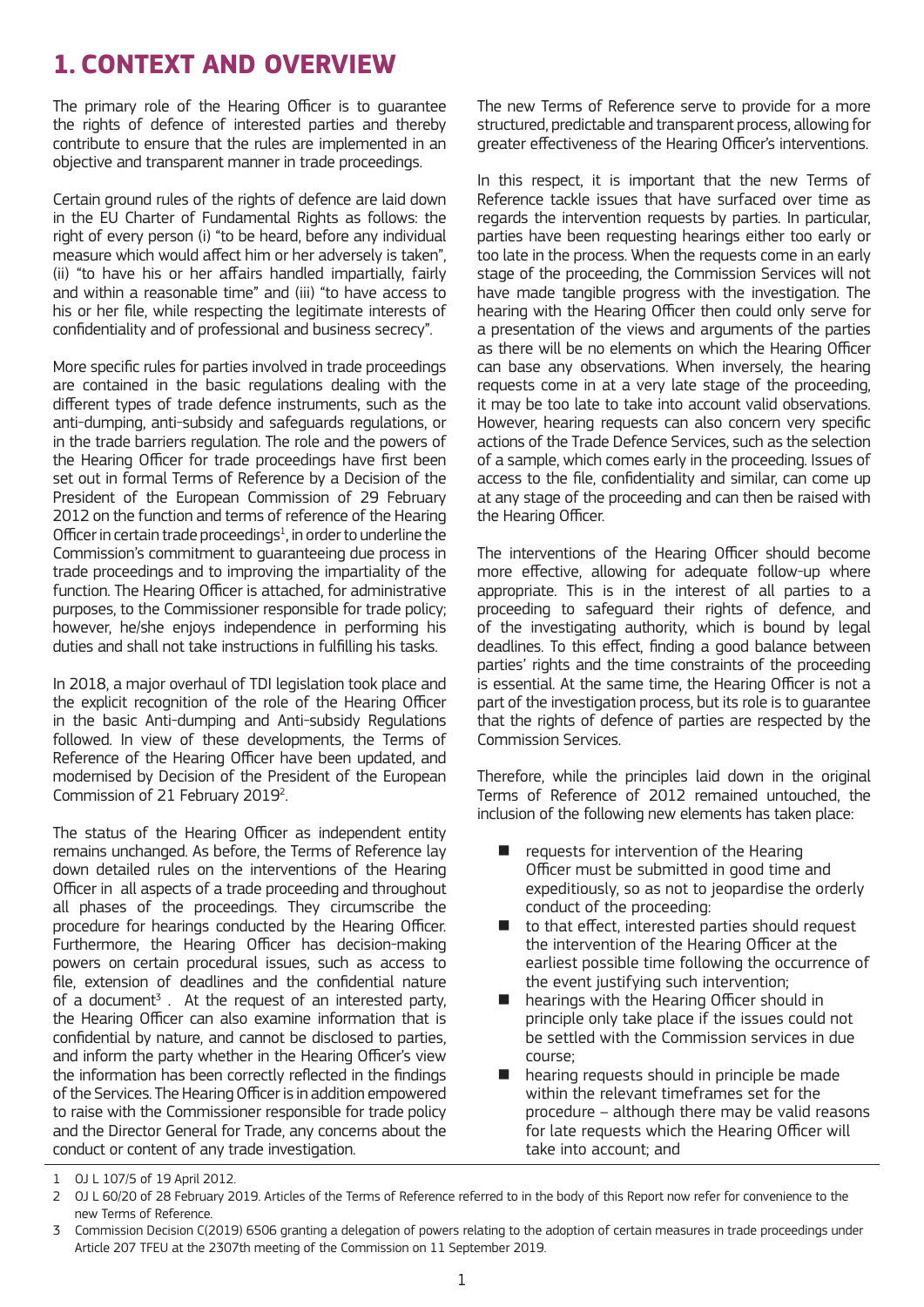■ the Hearing Officer will in principle not accept or consider evidence that has not been submitted to the Commission Services in the due course of the proceeding.

While the Hearing Officer continues to assess each request on its own merits, these elements should encourage parties to come forward at the right point in time so that their arguments can be properly taken into account and be given the appropriate follow-up.

The more information is given to parties on how the general principles that determine the exercise of its functions by the Hearing Officer are translated into practice, the better they will be able to raise issues of concern to them in an appropriate manner.

The timelines and further elements set out above will contribute to creating a more structured process in which

## **2. EVOLUTION OF ACTIVITIES 2019**

The Terms of Reference, both the 2012 version and the current version, cover trade proceedings provided for in 10 basic Trade Regulations4 . During 2019 one of the basic Regulations listed in the Annex, specifically, Regulation (EC) No 868/2004 of the European Parliament and of the Council , was replaced by Regulation (EU) 2019/712 of the European Parliament and of the Council<sup>5</sup> of 17 April 2019 on safeguarding competition in air transport<sup>6</sup>. While technically the scope of competence of the Hearing Officer thus did not change, the scope of the new basic Regulation itself has extended the scope of its application in relation to fair competition in air services. Furthermore, it has opened a possibility for the Hearing Officer to exercise their competence in trade proceedings concerning trade in services and conducted by other Commission Services than those, responsible for trade defence and the other areas dealt with by DG TRADE.

Historically, the vast majority of intervention requests concerned trade defence proceedings (anti-dumping and anti-subsidy). Although only a very few requests related to the Safeguards Regulation, the General System of Preferences and Trade Barrier Regulation issues have been received before, in 2019 a more substantial part of the Hearing Officer's interventions concerned these areas. This diversification was important enough that the methodology of the current annual report had to be reconsidered.

In previous years, the same comparative analysis could be used as all intervention requests concerned similar type of proceedings. Now that the types of proceedings concerned

parties' rights can be fully upheld. They will contribute to the predictability and transparency of the process, in making sure that parties can understand the individual steps of the procedure and their role in it;

In addition, in the interest of transparency, parties may be provided with further information on the follow-up of hearings and recommendations of the Hearing Officer.

This report has been drafted in accordance with Article 18(1) of the Terms of Reference and contains a summary of the activities in 2019 and main observations.

have become more diverse, the same approach could no longer be applied. The statistics related to interventions in anti-dumping and anti-subsidy proceedings are provided in Annex 1 to this report for reference purposes.

In 2019, the Hearing Officer received altogether 21 intervention requests and held 7 hearings. In a number of cases, the request for an intervention was submitted simultaneously with a request for a hearing with the services responsible for the investigation. The Hearing Officer took the view that the interested party should first address their concerns to the services and only when a solution could not be reached, the Hearing Officer would intervene.

As a result, interested parties seeking an intervention were able to find a solution directly with the investigation teams in most of the cases.

In 2019, only few investigations led to intervention requests. These were either requests from several interested parties or a number of intervention requests from the same party. The interested parties mostly challenged the determinations, facts and conclusions of the investigation and in all cases the services agreed to provide clarifications or additional disclosures.

In comparison with previous years, the number of requests have been stable since 2017, whereas the number of actual hearings held is the same as in 2018.

4 A list of all Trade Regulations covered is provided in Article 1 of the Terms of Reference (ToR).

<sup>5</sup> Regulation (EC) No 868/2004 of the European Parliament and of the Council of 21 April 2004 concerning protection against subsidisation and unfair pricing practices causing injury to Community air carriers in the supply of air services from countries not members of the European Community (OJ L 162, 30.4.2004, p. 1).

<sup>6</sup> Regulation (EU) 2019/712 of the European Parliament and of the Council of 17 April 2019 on safeguarding competition in air transport, and repealing Regulation (EC) No 868/2004 (OJ L 123,10.5.2019, p.4.)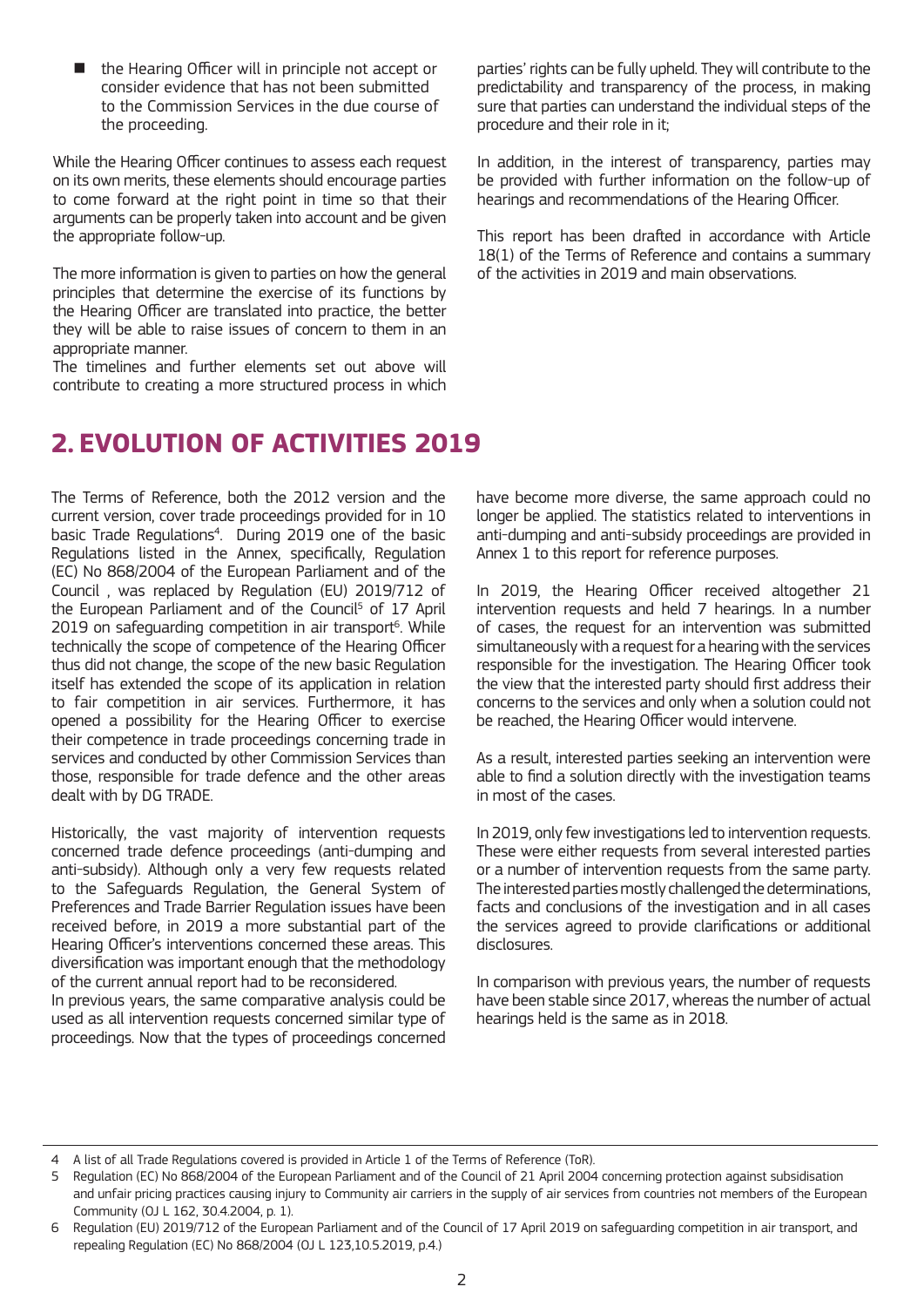## **3. HEARINGS**

In view of relatively few hearings, each case concerned can be addressed individually. They are listed below in chronological order by the first intervention request.

During all interventions in 2019, the Hearing Officer found that the procedural rights of the interested parties had been respected.

#### **AD 649 – Urea and ammonium nitrate (UAN) – 3 hearings and 1 written intervention**

In 2019 The Hearing Officer was requested to intervene 4 times in this proceeding, out of which 3 times by the same representative of exporting producers concerned.

The first request related to access to a specific document in the proceeding. Upon review of the request, the Hearing Officer concluded that the rights of defence of interested parties were sufficiently protected in principle when having access to the consolidated, non-confidential version of the complaint rather than to the original form of the complaint.

Later in the proceeding, following the imposition of provisional measures, the same exporting producers came forward with a list of alleged deficiencies. The Hearing Officer encouraged the Commission Services, responsible for investigation, to disclose further information to the extent possible to facilitate understanding of facts and findings upon which the Commission Services base their conclusions. In particular, the Hearing Officer recommended that a sufficiently meaningful summary of a study submitted by the exporting producers shall be included in the open file.

Upon receipt of the Final Disclosure Document, the same exporting producers raised another list of alleged deficiencies, which were largely similar to the ones already discussed during the previous hearing. The Hearing Officer noted the similarities and refrained from repeated discussion.

At the same time, exporting producers from a different country of origin requested an intervention of the Hearing Officer in view of their disagreement with the interpretation by the Commission services of two relevant judgements. The Hearing Officer observed that the interpretation of the court judgements also lies within the competence of the courts that have made the disputed ruling.

#### **AD652 - Steel Road Wheels (SRW) originating in the People's Republic of China -1 hearing**

An exporting producer challenged the application of Article 18 of the basic Regulation.

The Hearing Officer considered that the exporting producer, in view of their best efforts, should not properly be considered as non-cooperating in the sense of providing false or misleading confirmation.

On that basis, the Hearing Officer invited the Commission services to further clarify the use of Article 18 of the basic Regulation and to consider the new and additional evidence received in the course of investigation, to the extent possible.

The Hearing Officer invited the Commission services to reflect the above considerations and the new evidence in the wording of the regulation applying the provisional measures.

#### **Solar Panels - UT - Sunowe -Solar panel undertaking ('UT'): invalidation of UT invoices for one exporting producer – 1 hearing**

The Hearing Officer was requested to intervene in this investigation by the exporting producer concerned.

The exporting producer raised the issue of interpretation of the provisions of the UT regarding the customs treatment of the goods imported during the period of the UT but kept in inventory.

Considering that interpretation of provisions of the UT does not fall within the competence of the Hearing Officer and at the request of participants to have the discussion formally on record it was suggested that the participants of the hearing submit summaries of their statements made during the hearing at their earliest opportunity. The Hearing Officer concluded that at this stage the positions of the services and the interested party appear to be irreconcilable.

It has been understood that the interested party may decide to pursue the matter further through the competent courts.

#### **AS 650 - Anti-Subsidy proceeding concerning imports of Biodiesel originating in Indonesia – 1 hearing and 1 extension of a deadline**

In this proceeding the Hearing Officer has been requested to intervene by two different parties.

One party requested an extension of deadlines to comment on the provisional regulation. The Hearing Officer did not however find any exceptional circumstances that would justify such prolongation.

Another party requested the intervention of the Hearing Officer and a hearing took place. The exporting producer claimed that disclosure on the undercutting calculations was insufficient, that certain meaningful non-confidential summaries were lacking, that information on the situation of the Union industry was incomplete, and that certain verifications should have been undertaken.

The intervention of the Hearing Officer resulted in the disclosure of additional information.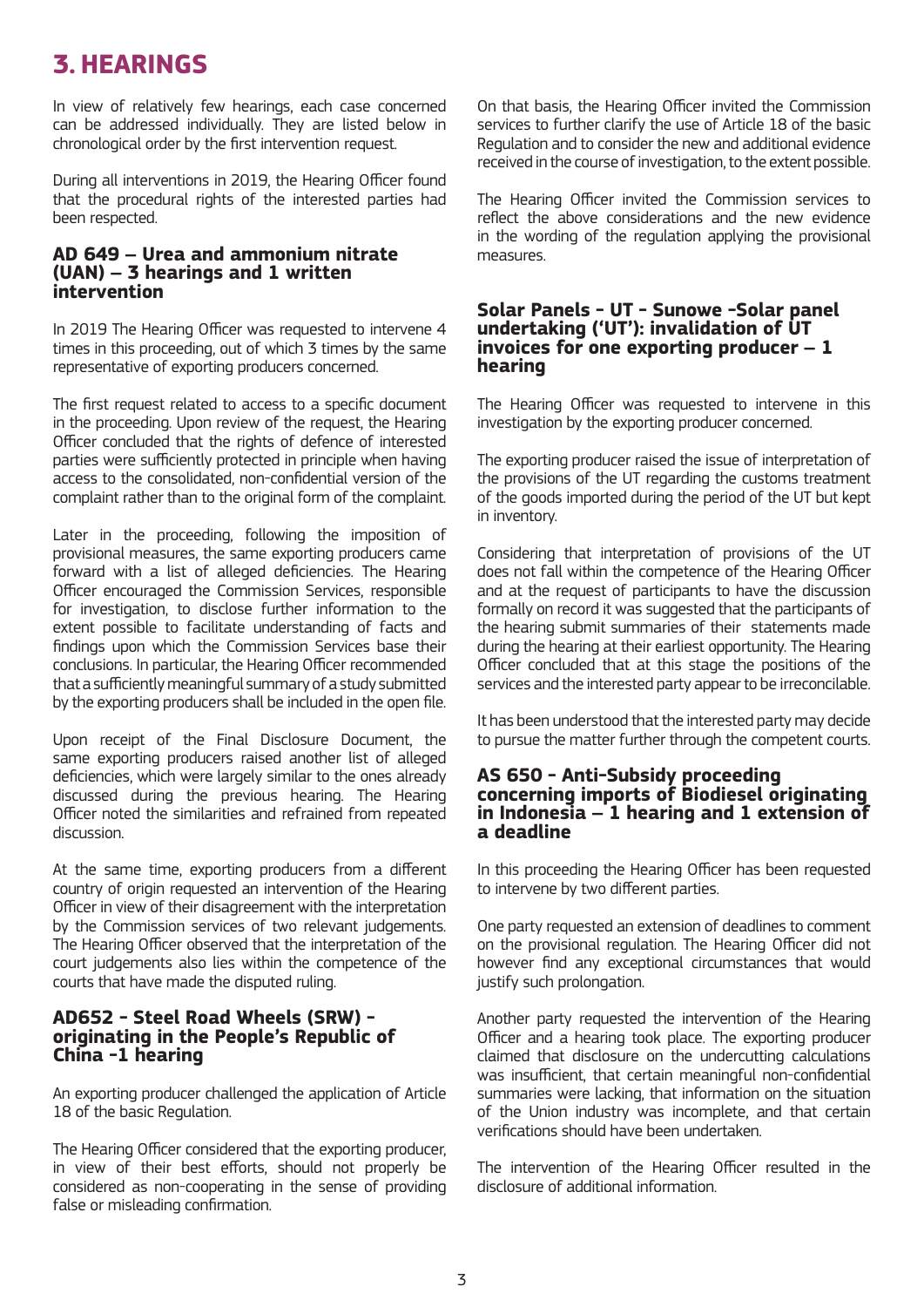#### **RF52-14 - Ferro Silicon – 1 hearing**

The applicant had requested a suspension of the refund applications as several judicial proceedings were pending before the EU courts as they could affect the outcome of this investigation. Thereafter, the applicant had appealed one of the rulings and subsequently requested another suspension of the application.

Although the Hearing Officer considered that there were some merits in relation to the concerns of the applicant,

## **4. OTHER INTERVENTIONS**

#### **SF009 R1 – Steel safeguards – 5 intervention requests, no hearings**

In this proceeding, the same Union importer three times requested intervention of the Hearing Officer, specifically calling for reopening of the investigation and changes in the product scope concerned by the measures.

The Hearing Officer found that these requests were outside the competence of the Hearing Officer, including the fact that these requests that were submitted also outside the timeframe of the investigation.

Nevertheless, the Hearing Officer agreed to meet the party after the end of the investigation to explain the legal situation.

Other intervention requests concerned requests for additional disclosures or clarifications and were dealt directly with the Commissions services responsible for the investigation

#### **Generalised System of Preferences +**

On 11 February 2019 the Commission initiated the procedure for temporary withdrawal of the tariff preferences provided to the Kingdom of Cambodia under Article 19 of Regulation (EU) No 978/2012<sup>7</sup> .

The Hearing Officer was consulted on how to ensure that the procedural rights of interested parties are explained adequately.

there were also merits to the Commission services' reasons not to extend the suspension, especially considering the risk of losing data over time. As to the timing of the expected judgment of the Court of Justice, there might be probabilities but there could not be certainty.

She considered that the applicant and the Commission services should reflect on a possible solution acceptable to both sides within the limits set by the law, and hold a meeting to reach an agreement.

#### **Access to documents**

In case AD 649, the Hearing Officer received a request for intervention that the Commission services should grant access to the initial complaint that had been lodged. The request for intervention was based on the Ombudsman's decision that in a review, the initial request forms part of the overall reasons on the basis of which the opening of an expiry review is based. The Hearing Officer found that the situation in a new complaint was not comparable and that in addition, having verified the files, no specific reasons would lead to a different conclusion.

#### **Confidentiality**

Several requests for intervention, which did not lead to a hearing, concerned the granting of more extensive disclosure because parties considered that their rights of defence were not respected because of the restrictive practice of the Commission Services.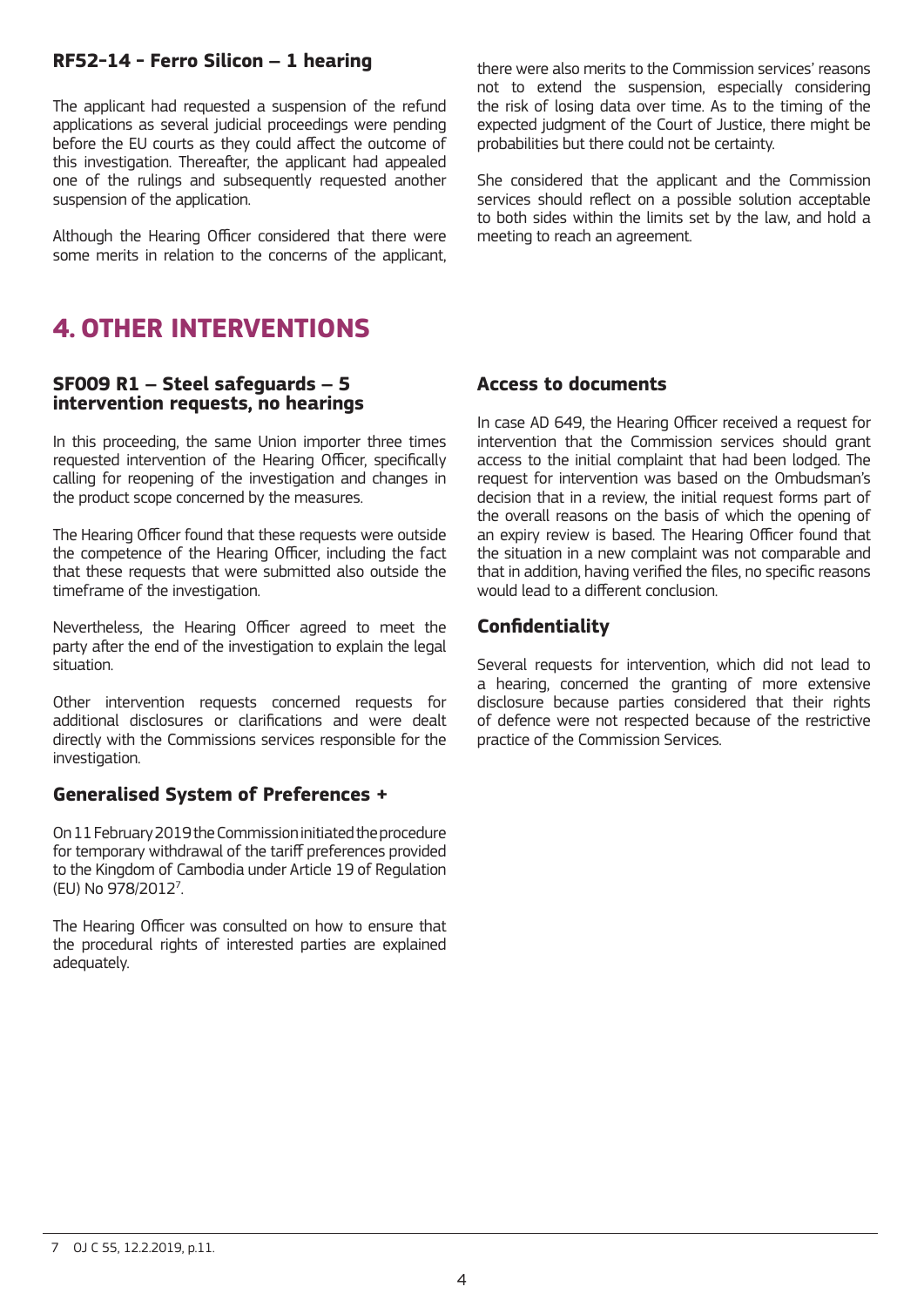## **5. AUDIT 2019**

In 2019 the European Court of Auditors (ECA) carried out a performance audit of the Commission's management of trade to discuss their work related to trade defence instruments, and their cooperation with DG TRADE.

In their clearing letter concerning the performance audit on the Commission's role as an enforcer of EU trade defence policy with regard to the work of the hearing officer for trade proceedings, the ECA concluded that, in spite of the administrative attachment of the Hearing Officer's staff to DG Trade, at the time directly to the Director F, the Hearing Officer acts independently from a functional point of view. This independence relies on the personalities of the persons involved rather than on the institutional setting.

The ECA further observed that the new Terms of Reference now stipulate that the Commissioner for Trade can appoint an acting Hearing Officer in case of a conflict of interest or an inability to act, thus ensuring business continuity in unforeseen circumstances.

## **6. OTHER ACTIVITIES**

In 2019, the Hearing Officer continued with her outreach activities and presented the changes in the Terms of Reference, the Annual Report, and observations pertaining thereto, to the Member States in the Working Party on Trade Questions.

As usual, the Hearing Officer presented her observations and information in dedicated sessions during the annual trainings in for the Trade Defence Services, and for the staff working in EU Delegations.

On 24 October 2019, the Hearing Officer met with the business association Aegis/UNIFE, to explain the role and functioning of the Hearing Officer to the Union industry, as well as to reply to their questions.

The ECA also acknowledged the importance that the Hearing Officer is invited to the meetings of the Trade Defence Committee(s) and that this good practice ensures direct communication between the Hearing Officer and the Committee members, which increases both independence and transparency. And that, since June 2018, DG TRADE includes the Hearing Officer in all inter-service consultations, even for cases without hearings. This was recognised as a good practice, formalised in the 2019 Terms of Reference, which ensures that the Hearing Officer receives all draft decisions in a timely manner. This facilitates the Hearing Officer's follow-up on cases in which there have been hearings and other interventions. In addition, it responds to the requirement in Article 4(8) of the Terms of Reference, namely that the Hearing Officer shall be informed "of any substantial change of the Commission's position" up to the definitive measures.

On 10 December 2019, the Hearing Officer participated in a Civil Society Dialogue on Trade Defence instruments and rights of parties in trade proceedings, together with the Commission Services managing trade defence instruments. The Hearing Officer highlighted the most recent changes and the exact role and competences of the Hearing Officer in particular in the framework of the modernized trade defense system of the EU. In particular, she stressed that the Hearing Officer is a fully independent Commission official who is not part of the Trade Defense Services, nor of DG Trade for that matter, and not involved directly in the conduct of investigations.

This was, in fact, the first time the Hearing Officer addressed the larger civil society to raise awareness of the possibility to make their concerns known and thus, to safeguard the rights of defense of the interested parties in trade proceedings.

## **7. GENERAL MATTERS, POLICY ISSUES AND RECOMMENDATIONS**

#### **Consultation on policy issues**

The Hearing Officer shall be consulted by the Director responsible on policy issues regarding procedural matters and substantive issues, which have an impact on the rights of interested parties in accordance with Article 4.10 of the Terms of Reference. In 2019, the Hearing Officer was consulted by the Commission Services on several templates, and on the integration of the role of the Hearing Officer in the elaboration of the general safeguards mechanism in the framework of the EU's Free Trade.

#### **Recommendations**

In 2019, the Hearing Officer issued a recommendation to the Commission Services to disclose the non-confidential version of an initial review request, having regard to the European Ombudsman's findings in an identical case which had been accepted by the Commission, and to disclose certain data to an interested party as these data had already been disclosed in another investigation.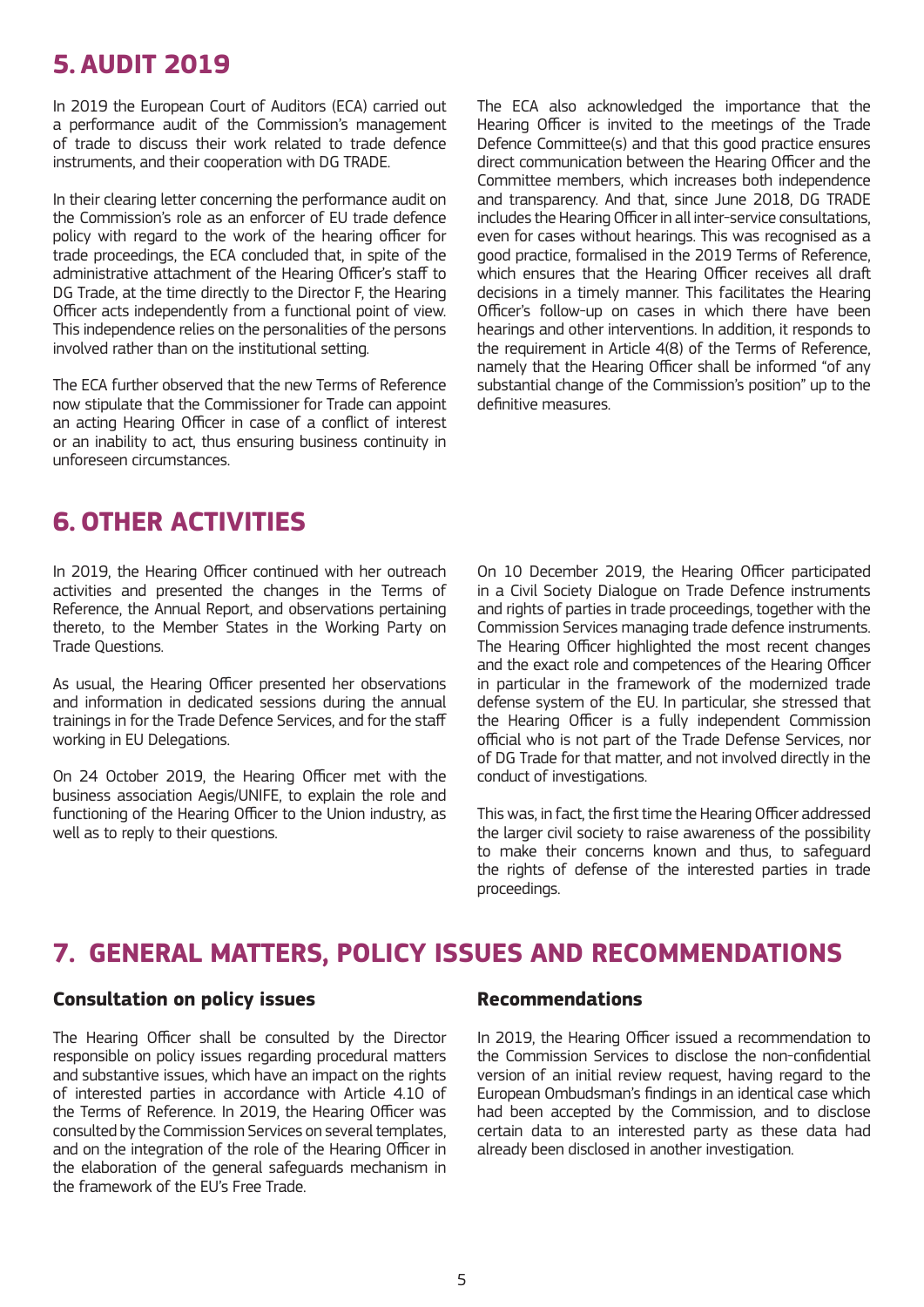#### **Decisions**

The Terms of Reference confer on the Hearing Officer certain decision-making powers on a number of issues (disputes on access to file, confidential nature of a document, deadlines). The Hearing Officer has decided several times on the extension of deadlines for parties. Nevertheless, since the entry into force of the first version of the Terms of Reference in April 2012, as a rule a mutually acceptable solution was found when relevant issues were raised.

## **8. MAIN OBSERVATIONS**

In comparison with the previous years, the number of overall requests per year in 2019 has been stable since 2017, whereas the number of actual hearings held is the same as in 2018. With all the necessary caution, it seems that the parties' interest to request an intervention of the hearing officer remains stable. The apparent stabilisation of hearings at a lower level than in 2017 could be ascribed to the policy of the Hearing Oficer to encourage parties to settle their issues directly with the Services, before turning to the Hearing Officer. This takes account of the fact that the Hearing Officer is not part of the investigation team. Since 2017, an intervention of the Hearing Officer was requested each year at around the level of 30% of the ongoing investigations.

In 2019 all hearings held were requested by exporting producers; as regards the requests for interventions – the bulk of requests were received from exporting producers. The Hearing Officer also received requests from two Union importers in the Steel Safeguard review investigation and in another review investigation a sampled Union importer requested the granting of anonymity. This marks a deviation from all previous years when the Union industry on average accounted for 10-20% of all intervention requests.

The number of intervention requests filed by European companies usually depends on the particularity of the issues at stake and varies year by year and case by case.

The most visible activity of the Hearing Officer is to organise and chair hearings at the request of interested parties. These hearings are organised in a particular way in order to maximise the inclusion of all services concerned in the decision-making and to achieve a high degree of transparency for the interested parties of a case. In 2019, the Hearing Officer continued the established practice and procedure.

The final hearing reports are distributed to all invited participants and put in the case file (confidential and nonconfidential versions) for inspection by interested parties. In 2019, the Services have followed the proposals and suggestions of the Hearing Officer.

In 2019, other intervention requests took on more importance as compared to previous years. These consisted in relatively straightforward requests such as prolongation of deadlines, but also in requests related to matters that are more complex. In particular, an issue of policy linked to access to documents arose, such as making available to parties the earlier version of a complaint, which can be different from the final version on which an initiation of proceedings may be based, demanded careful attention. Another issue concerned the extent to which the nonconfidential version of a complaint provided for the right balance between protection of business confidentiality and the rights of defence. Cooperation with the Trade Defence Services

A formal consultation mechanism is in place<sup>8</sup> obliging the Director responsible for the above policy changes or updates to consult the Hearing Officer. As a matter of course, the Hearing Officer is now involved in all inter-service consultations initiated by Directorate responsible for Trade Defence matters, in all proposals sent to the Commission for adoption. The Hearing Officer should likewise be invited to all meetings of the Trade Defence Committee(s) and noted that sometimes there was still a lack of knowledge of the Trade Defence Services. In 2019, the Hearing Officer was further consulted on the development of a number of standard documents pertaining to the procedural rights of parties. Consultations also took place on the integration of the role of the Hearing Officer in the elaboration of the general safeguards mechanism in the framework of the EU's Free Trade Agreements. Some units of the DG Trade Directorate responsible for Trade Defence occasionally consulted the Hearing Officer on other issues arising from their case-by-case decisions, and her advice was sought on matters related to GSP proceedings.

#### **Hearings**

The main activity of the Hearing Officer is to organise and chair hearings at the request of interested parties. These hearings are organised in a particular way in order to maximise the participation of all services concerned in the decision-making and to achieve a high degree of transparency for the interested parties in a case.

In 2019, the Services have followed the proposals and suggestions of the Hearing Officer.

<sup>8</sup> Article 4.10 of the Terms of Reference.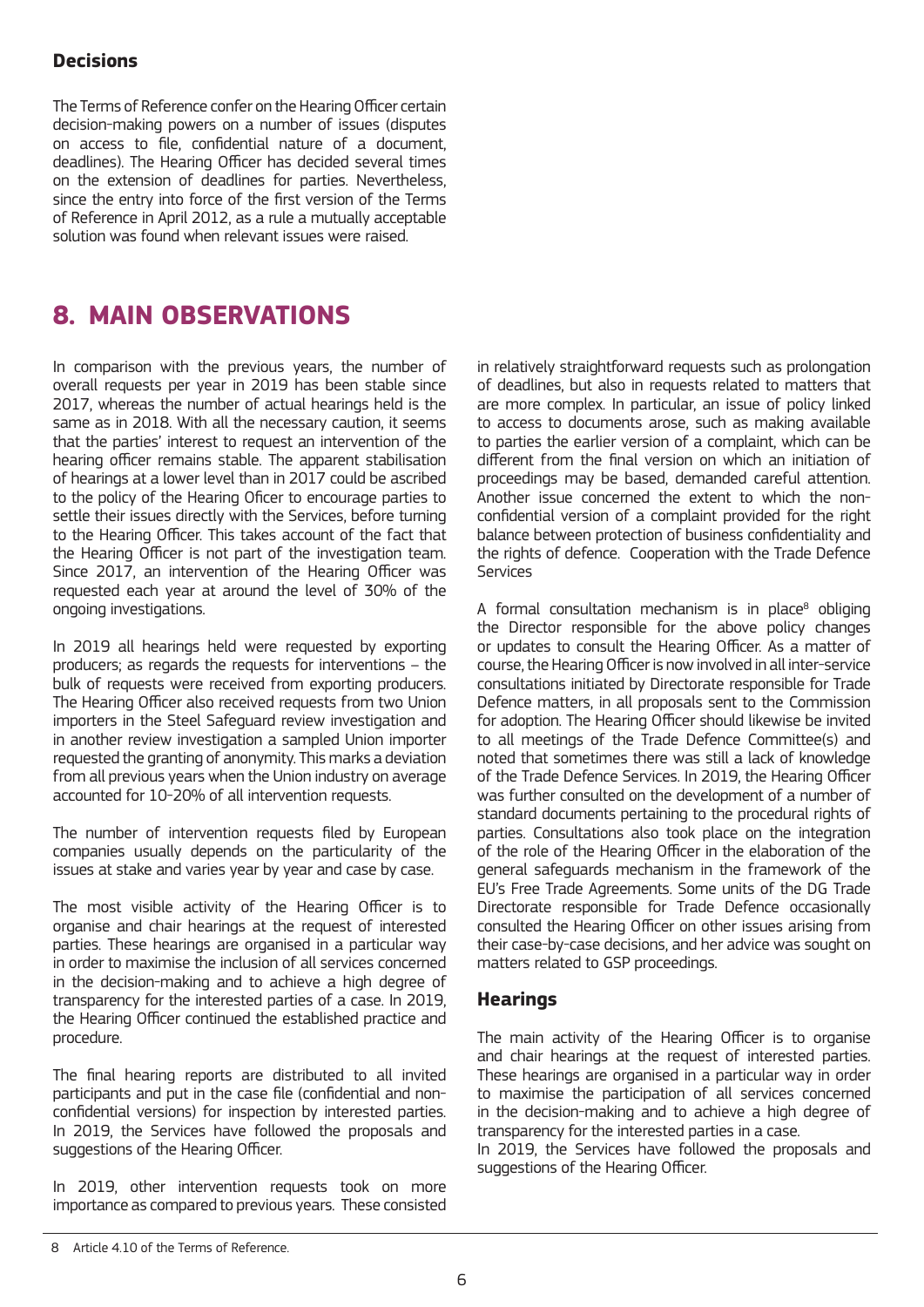#### **Transparency**

Further progress has been made in 2019 to improve interested parties' access to information important for the defence of their interests, notably in terms of the contents of disclosures. The Hearing Officer has in several instances successfully encouraged the Services to provide more information to the parties to the extent that this does not endanger legitimate concerns of the other party

#### **Parties' right to good administration**

The Hearing Officer's Reports for the years 2015 and 2016 expressed the concern that the consultations on trade policy updates regarding procedural matters and substantive issues having an impact on interested parties had been carried out only occasionally rather than systemically. As set out in the Report covering the years 2017 and 2018, a certain number of mechanisms have been put in place leading to a significant improvement of the situation. In 2019 these mechanisms have been working in an overall acceptable manner.

Likewise, the mentioned Reports for the years 2015 and 2016 expressed concerns about the consistent and correct application of the established rules and procedures for anti-dumping and anti-subsidy proceedings throughout the Commission Services responsible for investigations. In this respect it can be noted that over the past years, the Commission services have made considerable efforts towards standardisation of procedures including the setting up of standard documents and dedicated training especially of newcomers. The margin of discretion left to individual case teams or units is therefore much reduced. However quality management both in regard to substance and process remains of course essential in the use of the instruments of trade defence under EU trade laws.

## **9. ANNEX**

Anti-dumping and anti-subsidy proceedings concerned by intervention requests in 2019

The following tables demonstrate the actual numbers and the ratio between the ongoing trade proceedings and intervention requests received by the Hearing Officer compared to previous 4 years. The methodology there is the same as used before for comparison and cross-reference purposes.

The actual number of hearings has stabilized during the last two years after a substantial change in comparison to the previous years. The difference between the number of requests for interventions, the number of hearings and the number of on-going trade proceedings in 2018 and 2019 has been remarkably similar.



#### **Table 1: Trade proceedings concerned by intervention requests vs. ongoing proceedings (actual numbers)**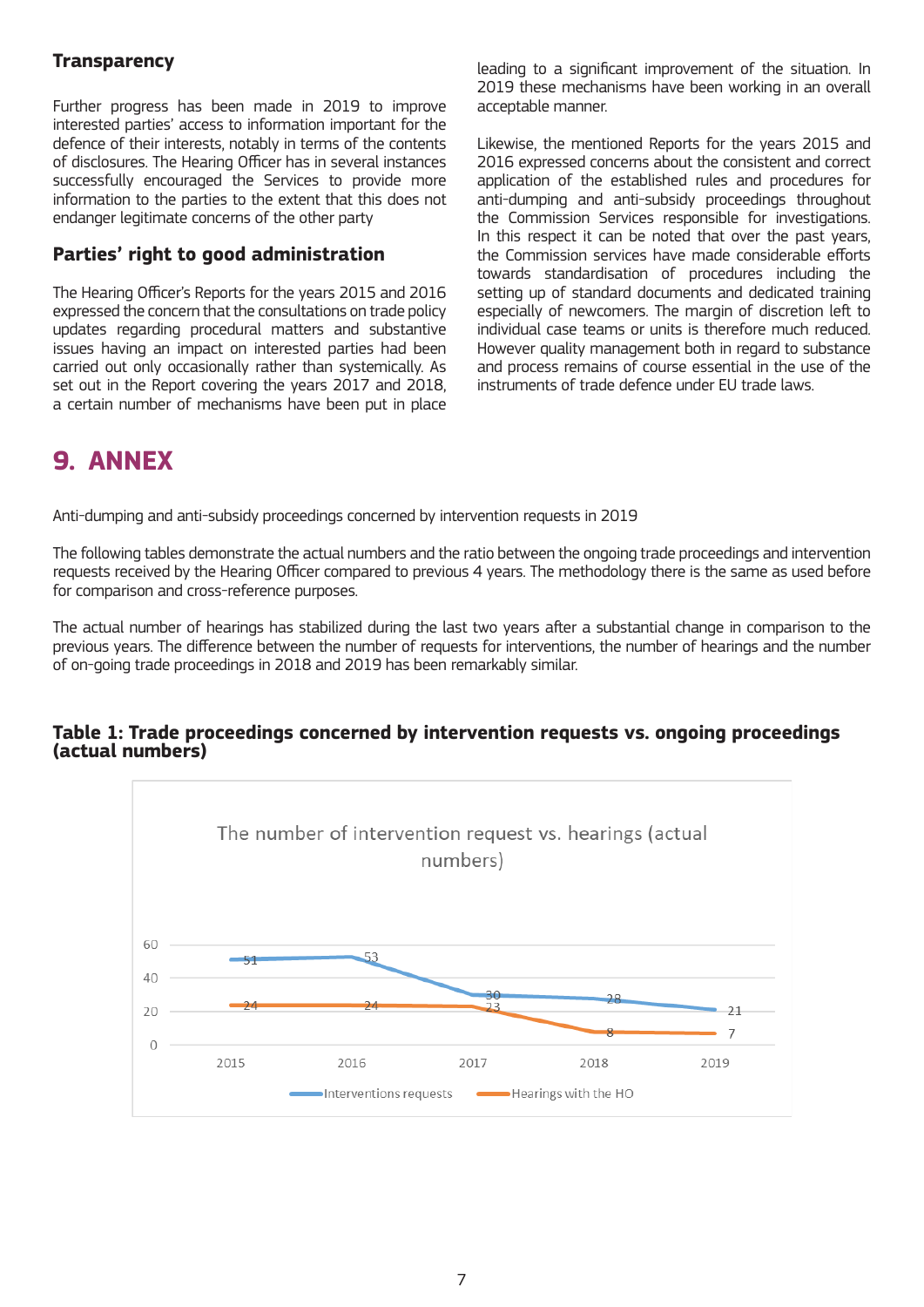

**Table 2: Trade proceedings concerned by intervention requests vs. ongoing investigations (in %)**

**Table 3. Trade proceedings concerned by intervention requests vs. ongoing proceedings and the number of intervention requests vs. hearings**

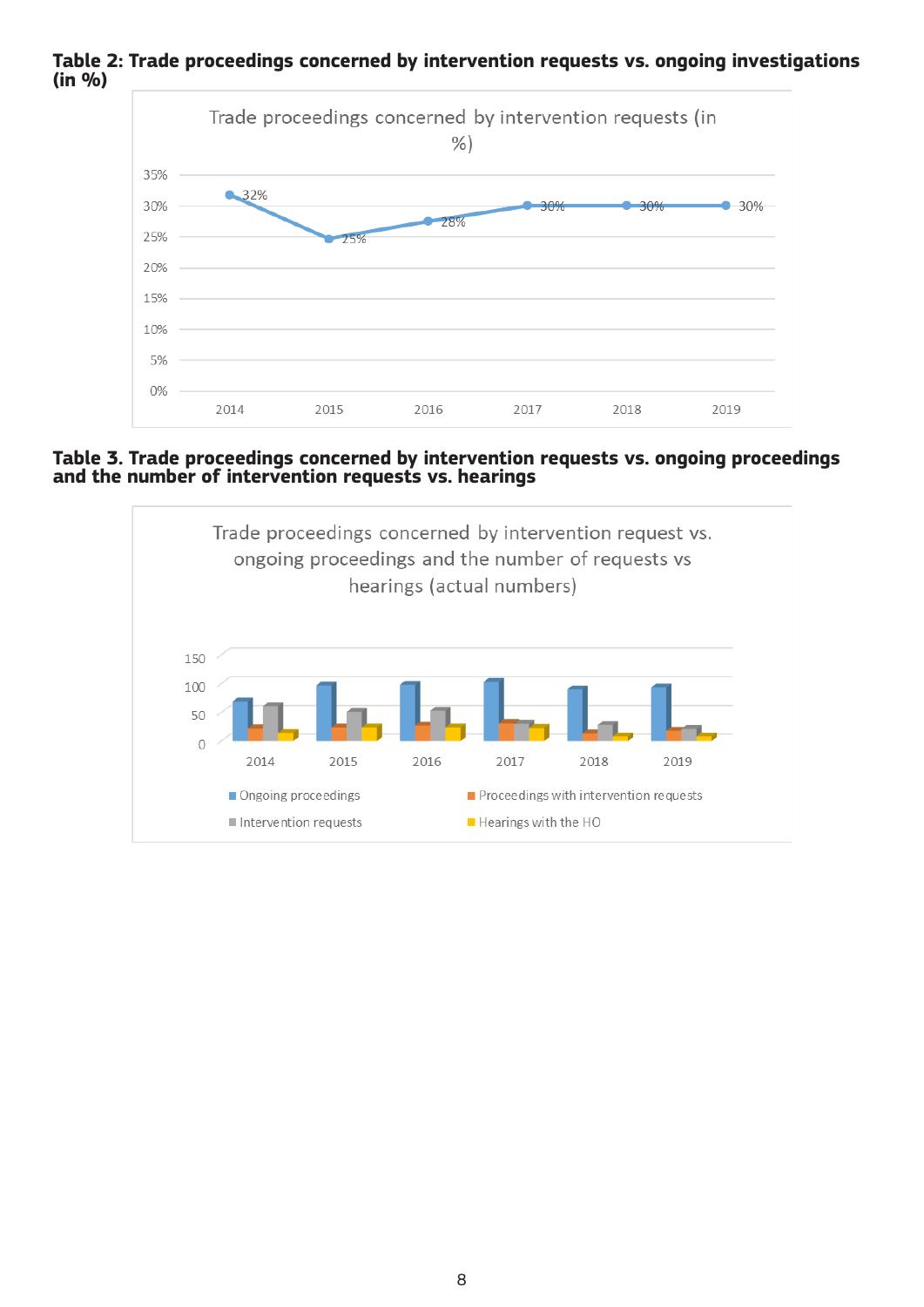#### **Table 4: Interventions by case type**

| <b>Type</b>                         |                     | <b>Cases ongoing</b><br>1.1.2019 | <b>Cases initiated</b><br>2019 | <b>Sum of cases</b><br>ongoing during<br>2019 | <b>Cases in which</b><br>the HO was<br>requested to<br>intervene | in $%$ |
|-------------------------------------|---------------------|----------------------------------|--------------------------------|-----------------------------------------------|------------------------------------------------------------------|--------|
| Initial cases (Art 5 AD, Art 10 AS) |                     | 11                               | 16                             | 27                                            | 8                                                                | 30%    |
| <b>Reviews</b>                      | <b>Other</b>        | $\bullet$                        | 5                              | 5                                             | $\bullet$                                                        | 0%     |
|                                     | <b>Expiry</b>       | 19                               | 8                              | 27                                            | 4                                                                | 15%    |
|                                     | <b>Interim</b>      | $\overline{\mathbf{3}}$          | $\overline{2}$                 | $\overline{\mathbf{5}}$                       | $\overline{2}$                                                   | 40%    |
|                                     | <b>New exporter</b> | 8                                | $\mathbf 1$                    | 9                                             | $\mathbf 0$                                                      | 0%     |
| Re-opening of a case                |                     | $\overline{\mathbf{3}}$          | $\boldsymbol{6}$               | $\overline{9}$                                | $\pmb{\mathsf{O}}$                                               | 0%     |
| UT Withdrawal/Implementation        |                     | $\mathbf 1$                      | $\mathbf 1$                    | $\overline{\mathbf{z}}$                       | $\mathbf 1$                                                      | 50%    |
| <b>Pre-Initiation</b>               |                     | $\bullet$                        | $\bullet$                      | $\bullet$                                     | $\bullet$                                                        | 0%     |
| Refund                              |                     | $\overline{\mathbf{z}}$          | $\mathbf 0$                    | $\overline{7}$                                | $\overline{\mathbf{2}}$                                          | 29%    |
| <b>Total</b>                        |                     | 52                               | 39                             | 91                                            | ${\bf 17}$                                                       |        |